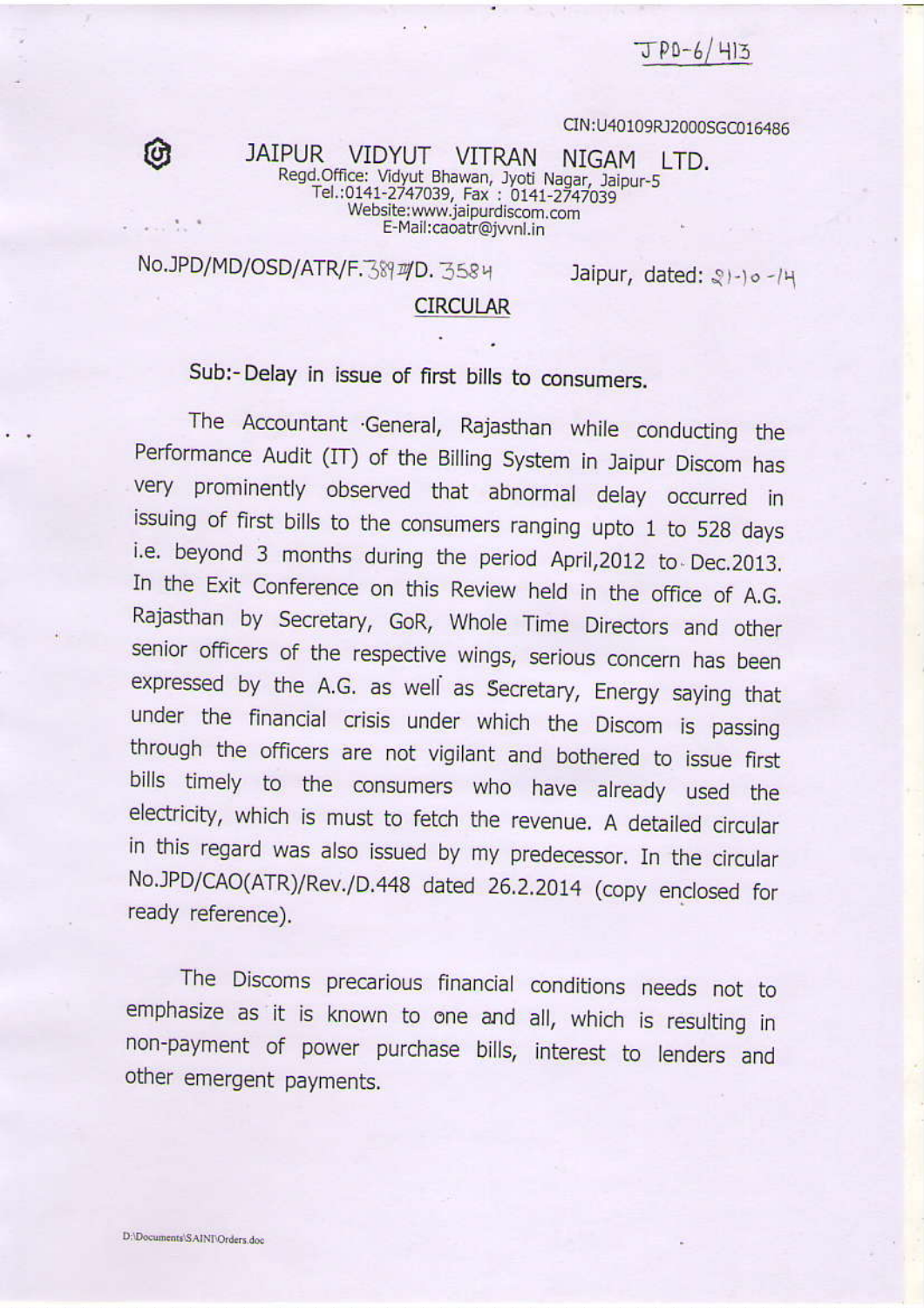It is, therefore, enjoined upon all concerned that in addition to the above circular first bills to the consumers must be issued in the flrst cycle after release of connection but in any case -within 2-3 months positively. JENs concerned must ensure that the consumer files are returned/resubmitted to the AEN concerned maximum within 15 days from the date of service connection order so that ARo and his team is in a positjon to issue bills timely. lt is however stated that any carelessness/ slackness in dealing these matters would be viewed very seriously and will attract disciplinary action against the defaulting officers/officials. Circle AOs are directed to ensure that the monthly position of pending bills is provided to the corporate office (Revenue Section) in the enclosed format by  $15<sup>th</sup>$  of the following month.

 $(B.K.D$ osi $)$ 

Managing Director Copy to the following for information & necessary action:-

- 1. The Chief Engineer (JZ/BZ/KZ), Jaipur Discom, \_\_\_\_.
- 2. The Chief Accounts Officer(
), Jaipur Discom,
<br>
3. The Suptda. Engineer(
), Jaipur Discom,
- 3. The Suptdg. Engineer(<br>4. The Sr.AO/AO()
- ), Jaipur Discom,
- 5. PS to Chairman, Discoms, laipur
- 6. PA to M.D./Director (Fin./Tech.), JPD, Jaipur

Officer on Special Duty(ATR)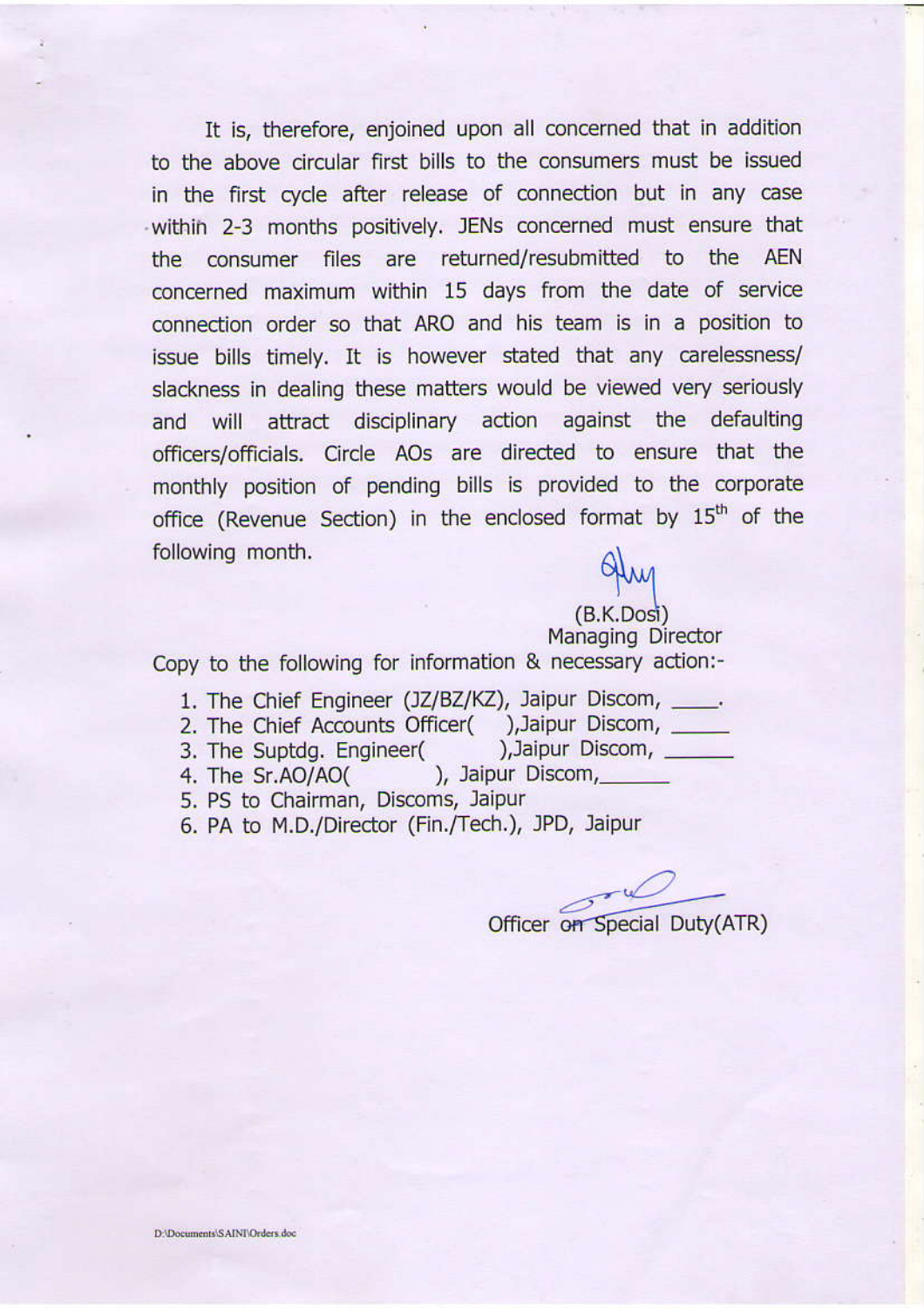$IPD-6/39$ 

Jaipur Vidyut Vitran Nigam Limited

NO.JPD/CAO(ATR)/Rev/F.385/D. 449.

 $\mathbb{G}$ 

Jaipur, dated 26.02.14

## **CIRCULAR**

The Discoms are passing through acute financial crisis. It is becoming difficult even to manage pressing liabilities of power suppliers, debt servicing etc. The current revenues are inadequate. Though, the government support and Bank loans are available to some extent but these do not suffice. Hence, it becomes necessary to augment our internal revenues. The government as well as the management of the Discoms are advising time and again to give maximum attention to revenue growth. Among various measures for it, one such is to ensure timely billing of those consumers who get connected to the grid but their billing does not start timely. This results in adversely impacting revenue assessment/growth.

Though, various instructions on this issue are already in place, yet in continuation to the existing orders it is directed that:-

- 1. The unit officer will ensure that consumer's files of the released connections are not delayed with the JEns/agencies concerned and are delivered to the revenue section timely and regularly.
- 2. In case the connection files are not received back within 15 days of issue of SCO, the AEn concerned will personally monitor all such cases and ensure to arrange its return and onward transmission to revenue section for billing.
- 3. ARO of the Sub-division will ensure that first bills of the consumers files received in his section are issued in next immediate billing and complete record thereof is also maintained with him.
- 4. ARO of the Sub-division concerned will also ensure that meter readers under his jurisdiction are taking and providing reading of 100% meters. To make it further clear, binder leaf/ database of certain meter(s) in the route order may not be available with the meter readers. Reading of all such meters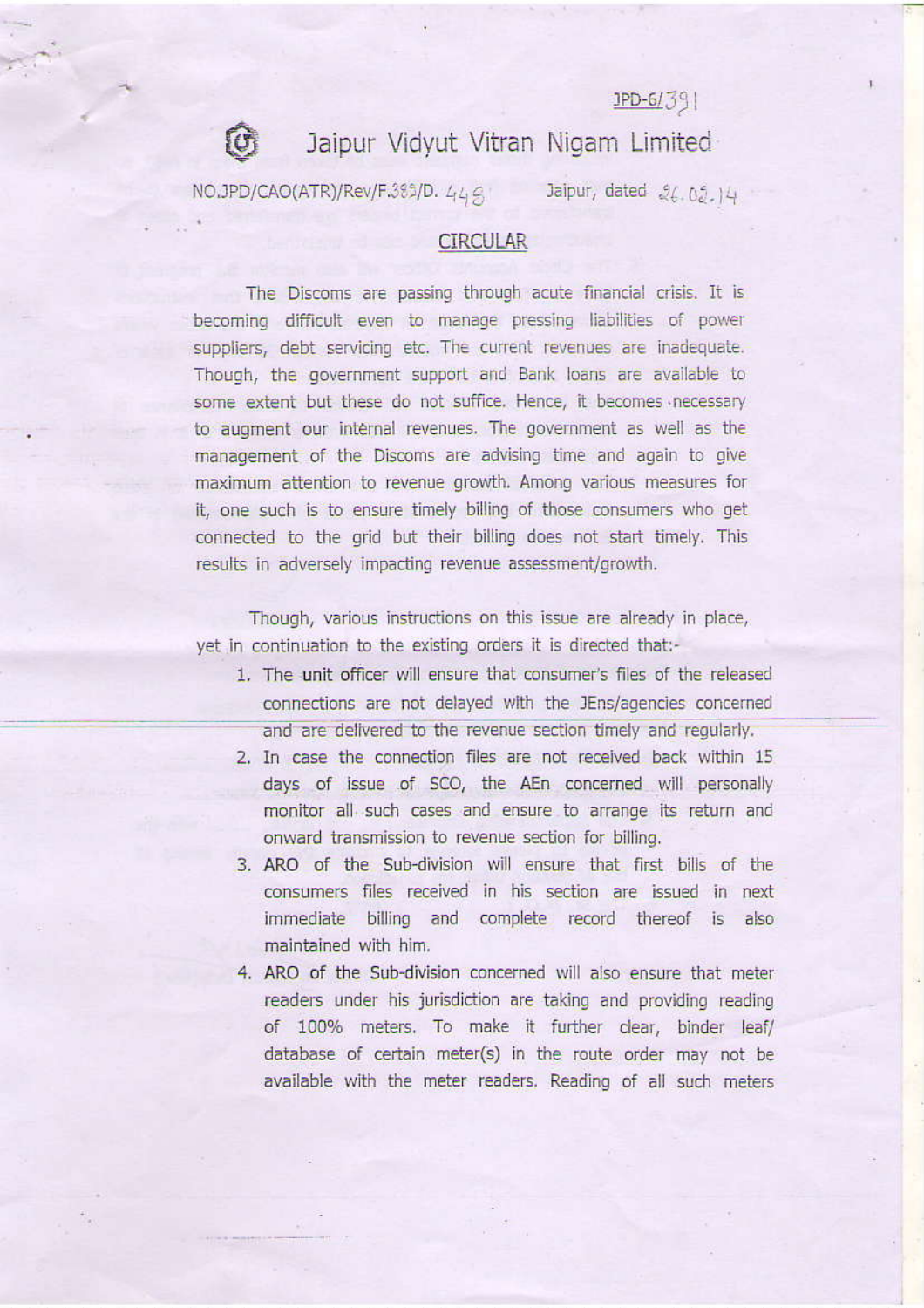indicating meter numbers must be taken from them in A-30, so that pending first bills, if any, are issued, Consumers to be transferred to the correct binders are transferred and cases of unauthorized supply could also be unearthed.

- 5. The Circle Accounts Officer will also monitor the progress of issue of first bills closely. He will ensure that instructions conveyed in this order is implemented and the cases where consumer files are not returned within 30 days of issue of SCOs, are informed to the SE concerned. 3
- 6. The inspecting officers will ensure to check compliance of above instructions and will also make a mention of it in their Inspection Report.
- 7. The Internal Auditors will also check compliance of these instructions and report about status of implementation of the Sub-division visited.

 $(A.K.Gu<sub>0</sub>)$ Managing Director

Copy to the following for information & necessary action:-

- 1. The Managing Director, AVVNL, JdVVNL, Ajmer/Jodhpur
- 2. The Director (Finance/Technical), JVVNL, Jaipur.
- 3. The Zonal/Dy./Chief Engineer ( ),  $JWNL$ , ...........
- 4. The CAO(FM/IA/Control)/Addl.S.P.(Vig., JVVNL, Jaipur........
- 5. The Superintending Engineer ( ), JVVNL, ........... with the advise to please arrange to circulate this circular among all the AEns/XEns under his jurisdiction.
- 6. The Sr. /A.O. ( ), JVVNL, .........

Officer on Special Duty(Rev.)